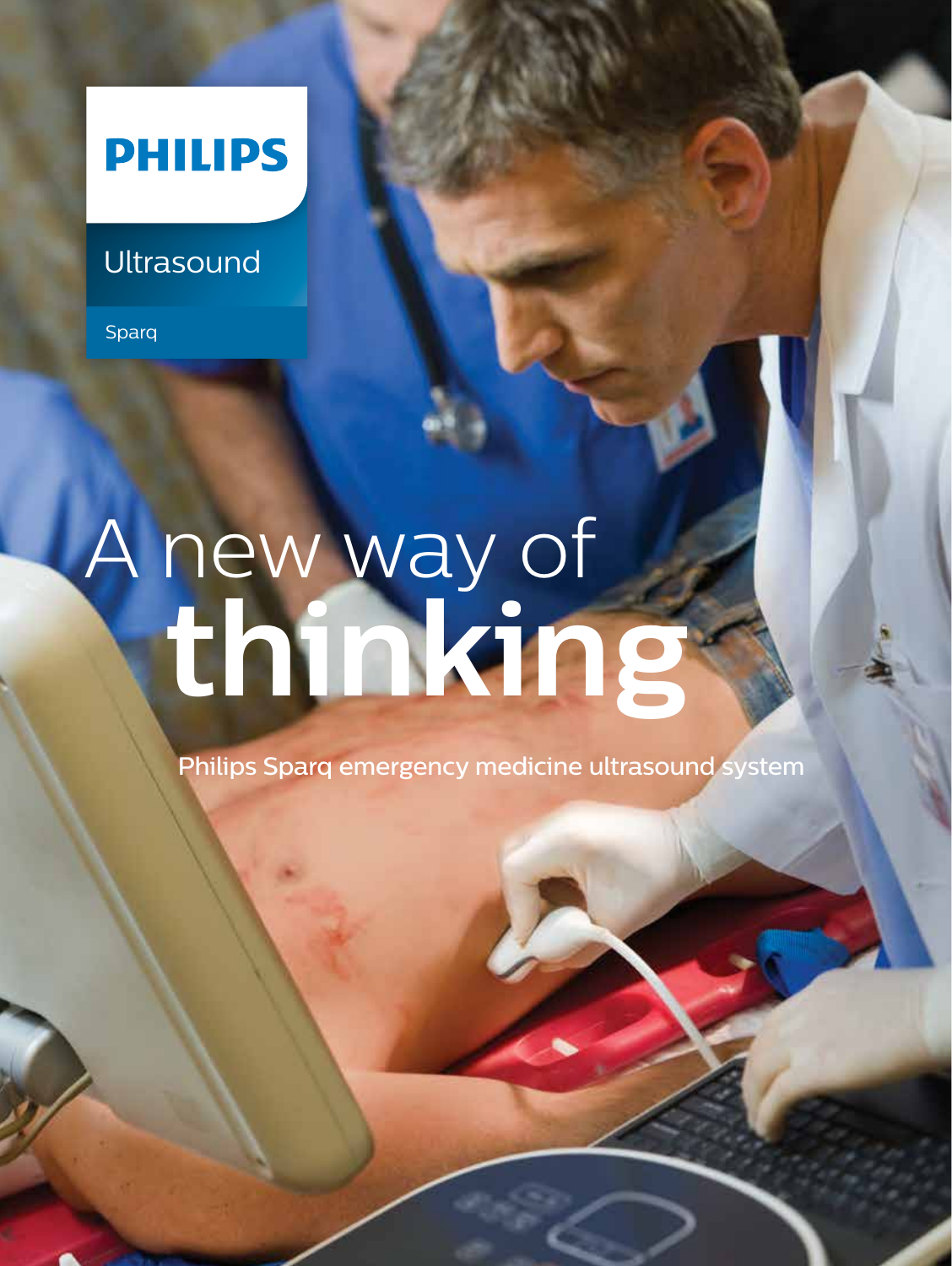# **Sparq**  easy to experience

Breakthrough technology should not make your life more complex. Quite the opposite. It should remove the complexities that create barriers to doing what matters most: providing the best care possible for your patients.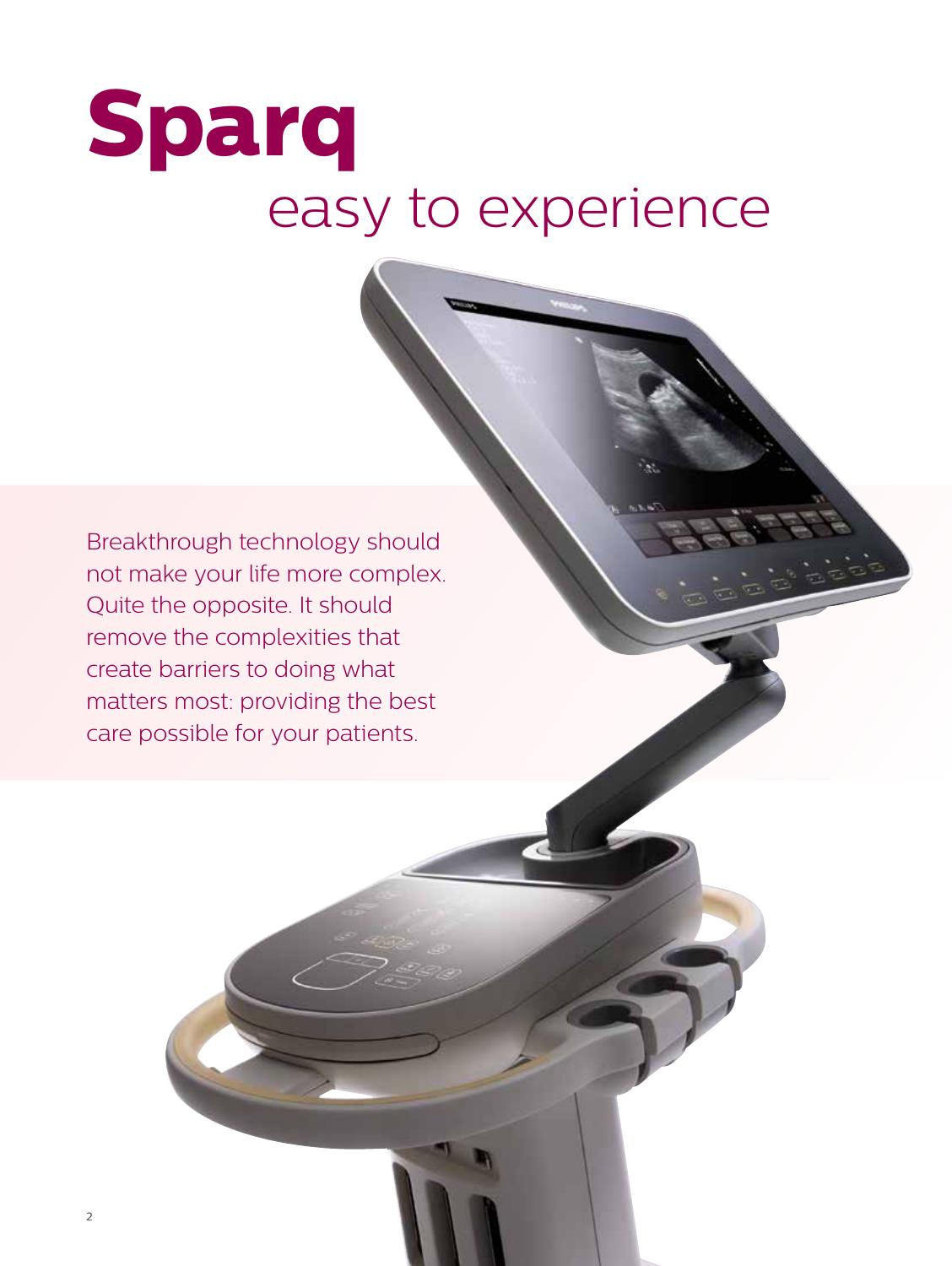



With Sparq, nothing gets in the way of achieving a healthy balance of streamlined workflow and clinical excellence.

Sparq delivers. By providing a new ultrasound experience, Sparq makes scanning and interpreting quality ultrasound images at the point-of-care as simple as possible, giving you more time to focus on your patients. Sparq's unique user interface, intelligent automation, and outstanding image quality combine to make the system easy to learn and easy to use.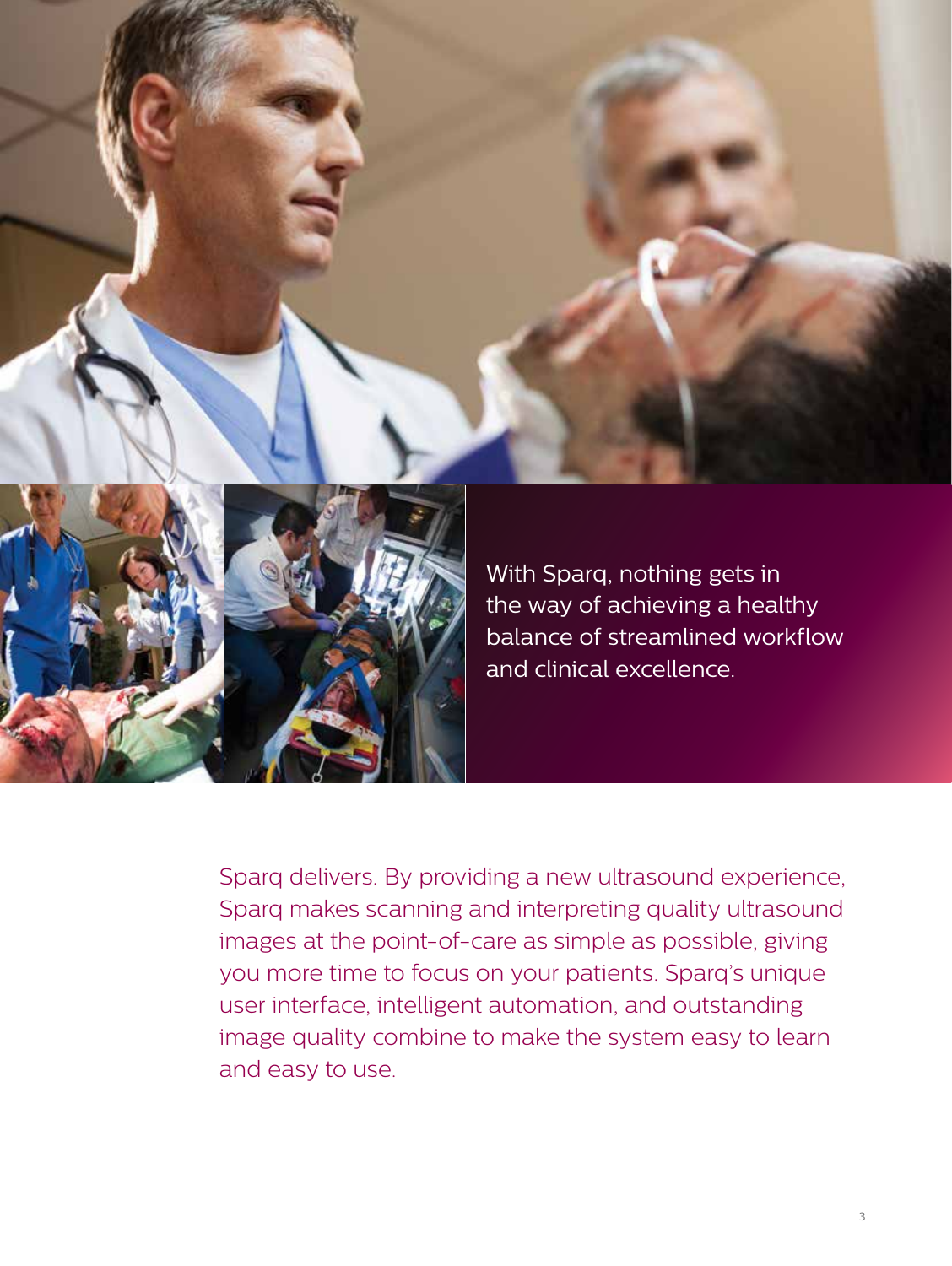

**Simplicity Mode – ON Simplicity Mode – OFF**

# A **uniquely simplified** ultrasound system

The Simplicity Mode on the Sparq system presents only the ultrasound functions that you use most often. The Intuitive Dynamic Interface adjusts as you interact with the control panel. The AutoSCAN feature automatically identifies tissue types and continuously adjusts image gain.

The Exam Dashboard seamlessly walks you through the steps needed to begin an exam. The Temporary ID feature assigns a unique, temporary number to each unidentified patient, allowing you to immediately start scanning.

SmartExam provides on-screen guided workflow for fully customizable exam protocols while automating system functions, and thus increasing consistency.

When the exam is complete, comprehensive tools aid analysis and reporting. Wireless DICOM networking capabilities make it easy to share and archive images and reports.

### **Easy procedure guidance**

The L12-4 and C6-2 transducers have a centerline mark that corresponds to the centerline on the image to make it easy to conduct out-of-plane procedures.

Sparq features needle visualization, a technology that enhances the presentation of the needle without degrading the image, facilitating quick needle guidance to the anatomical target.

### **Remote reporting – Telexy Qpath**

Sparq's Remote Reporting\* feature provides clinicians remote access to the Telexy Qpath\*\* POCUS workflow solution. This feature allows clinicians to interact with the ultrasound images and Qpath worksheets directly from Sparq. The ability to complete and approve ultrasound exam reports at the point-of-care uniquely enhances work flow in the emergency department.

### **The gold standard for security**

Philips recognizes the importance of securing your ultrasound system and protecting your patient data. The security feature on Sparq is a defense-indepth strategy that comprises five layers: firewall, operating system hardening, malware protection, access controls, and patient data encryption. Each of these layers plays an important role in helping you thwart hackers, defend against malware, and prevent unauthorized access.

<sup>\*</sup> Remote Reporting is only available with Telexy Qpath and is trademarked as Qview.

<sup>\*\*</sup> Qpath is a trademark of Telexy Healthcare Inc.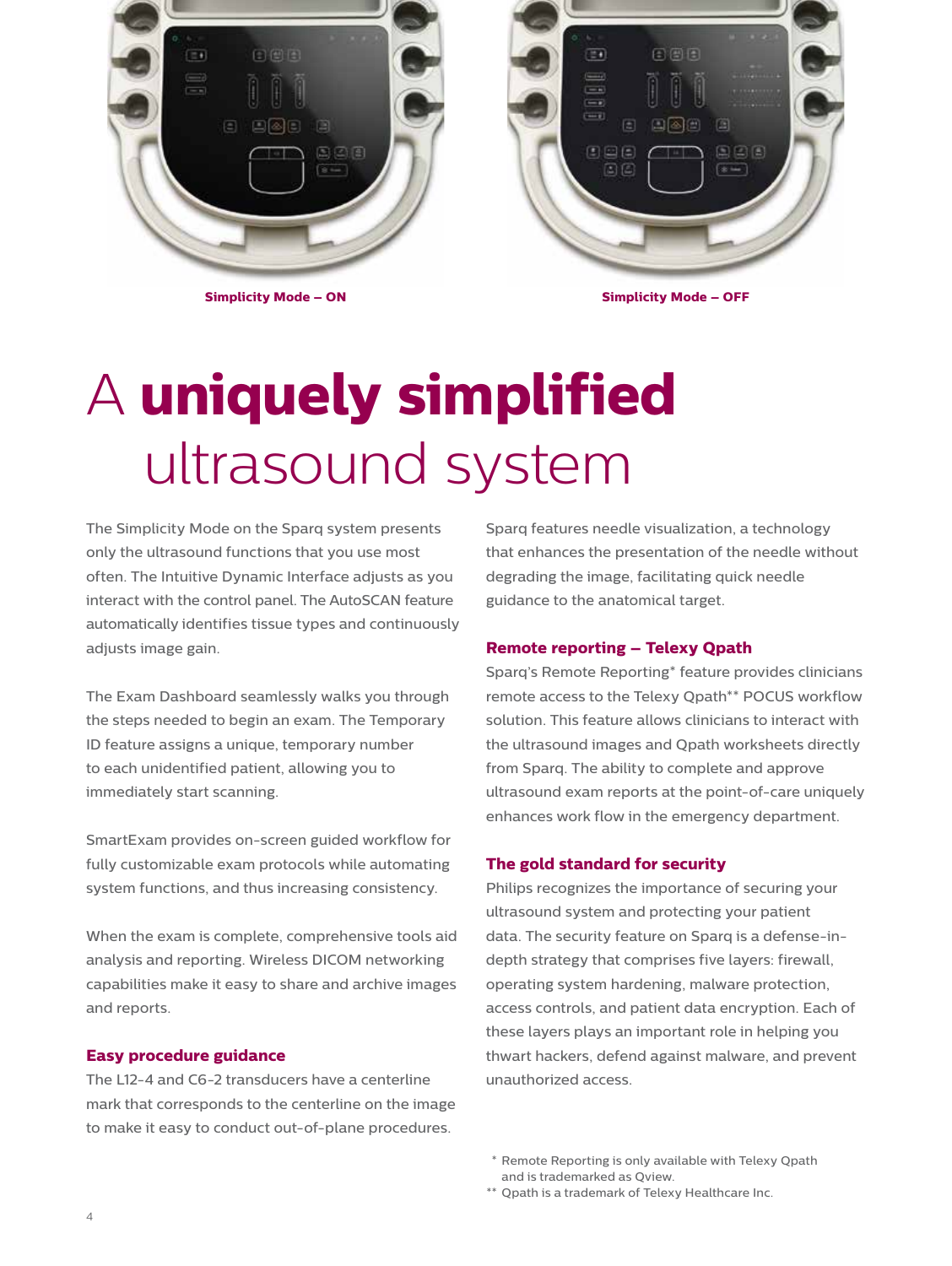# Increased confidence for **emergency medicine** ultrasound

The power of Philips imaging for technically difficult patients

Sparq includes Philips proven imaging technologies designed to provide outstanding image quality: SonoCT significantly reduces many of the artifacts that are inherent in conventional ultrasound and XRES creates images virtually free from noise.

The exceptional performance of PureWave transducer technology results in improved diagnostic confidence, especially on technically difficult patients. PureWave transducer technology is now available on two Sparq transducers, the C5-1 and the X7-2t.



**Conventional (x800) PureWave (x800)**



PureWave crystals have virtually perfect uniformity for greater bandwidth and twice the efficiency of conventional ceramic materials. The result is excellent imaging and Doppler performance.

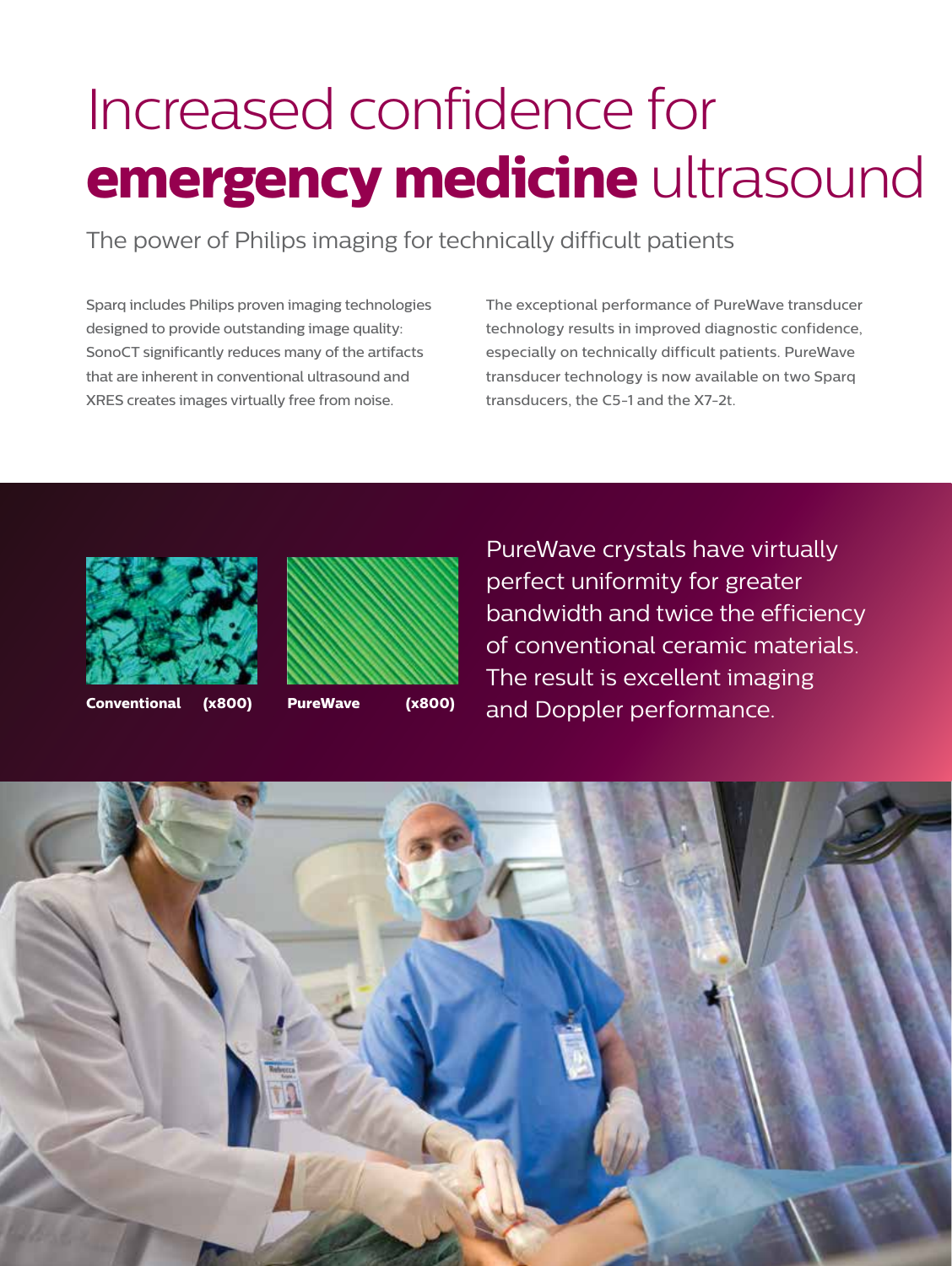# Designed for **your environment**

**Easy clip, our innovative cable management solution, keeps cables tanglefree and reduces damage while decreasing cable strain.**

Sparq revolutionizes the user experience at the point-of-care



Sparq's ergonomic design and small footprint make it easy to position even in the most constrained clinical environments. For scanning comfort, the clinician can independently adjust the height of the system as well as the height of the monitor. To facilitate easy viewing, the large 17-inch monitor with automatic ambient light compensation is on an articulating arm.

The sealed, tempered glass control panel facilitates easy cleaning and disinfecting.

Sparq features a long battery life that provides mobility and access at the bedside. The Sleep Mode lets you save battery power and provides "instant on" when you need it.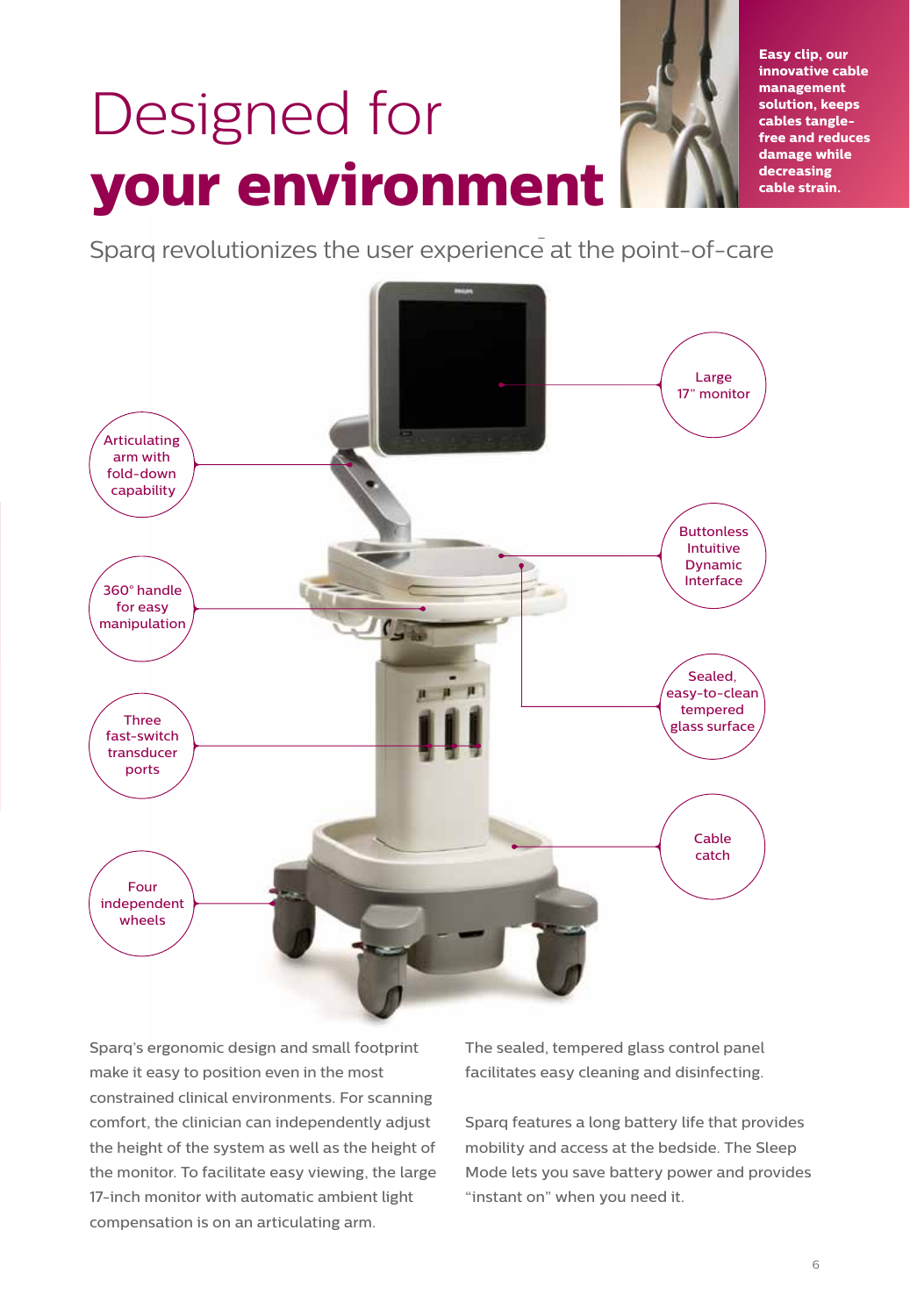# Philips **exceptional** image quality



**Apical four-chamber**

**M-mode and 2D side-by-side RUQ of the abdomen**



**RUQ - fluid noted posterior to the liver Apical four-chamber IJ and carotid**







**Vessels in the wrist Gallstones Ocular globe**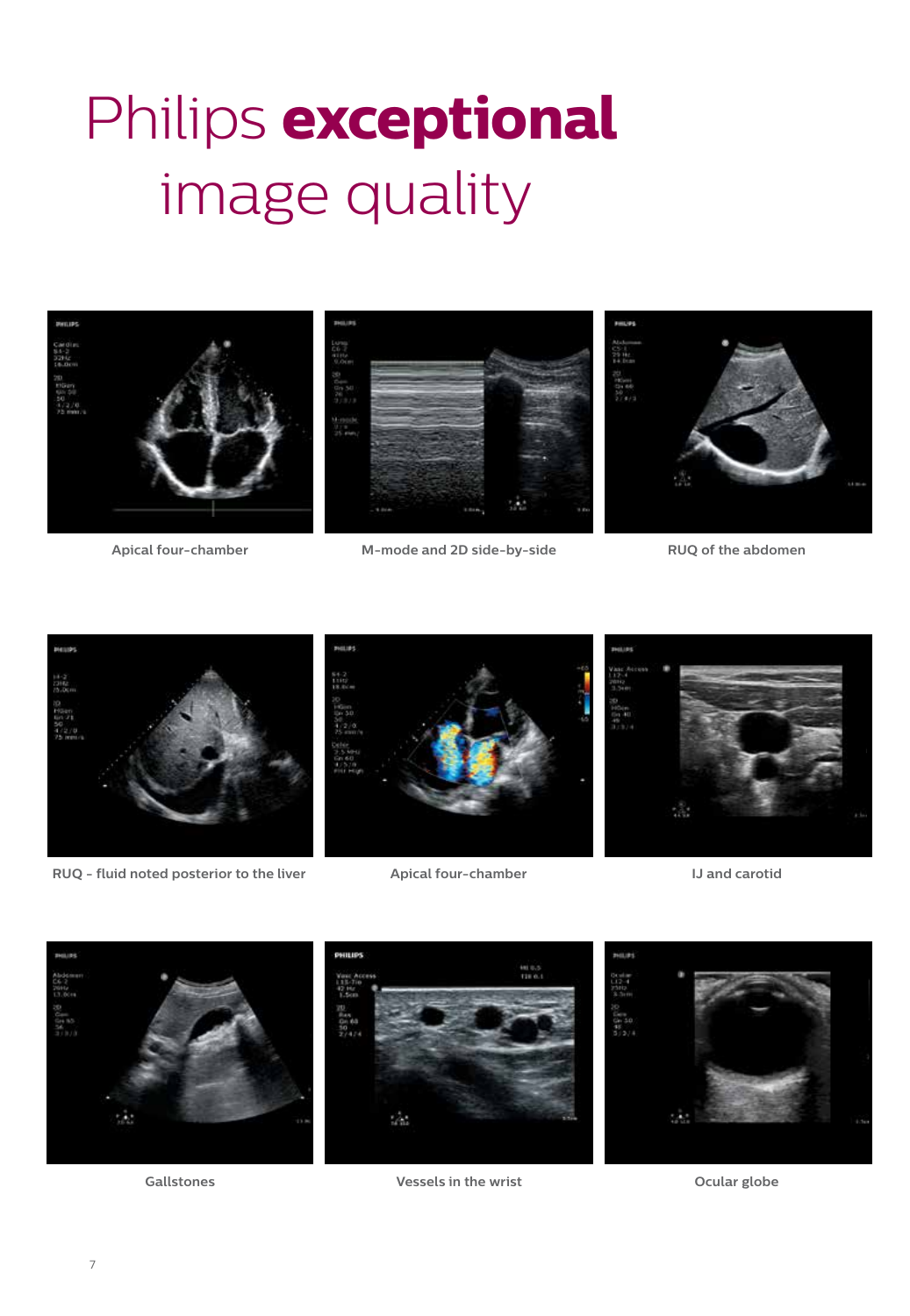# A wide range of transducers and clinical applications



# Sparq clinical applications for emergency medicine ultrasound

- FAST
- Cardiac and TEE
- Vascular access
- Lung
- Pelvic (including OB)
- Abdomen
- Ocular
- Musculoskeletal
- Superficial
- Nerve
- Spine
- Vascular (venous and arterial)
- TCD

Sparq's family of transducers includes the C5-1 PureWave, C6-2, S4-2, L12-4, L15-7io, C9-4v. and X7-2t PureWave

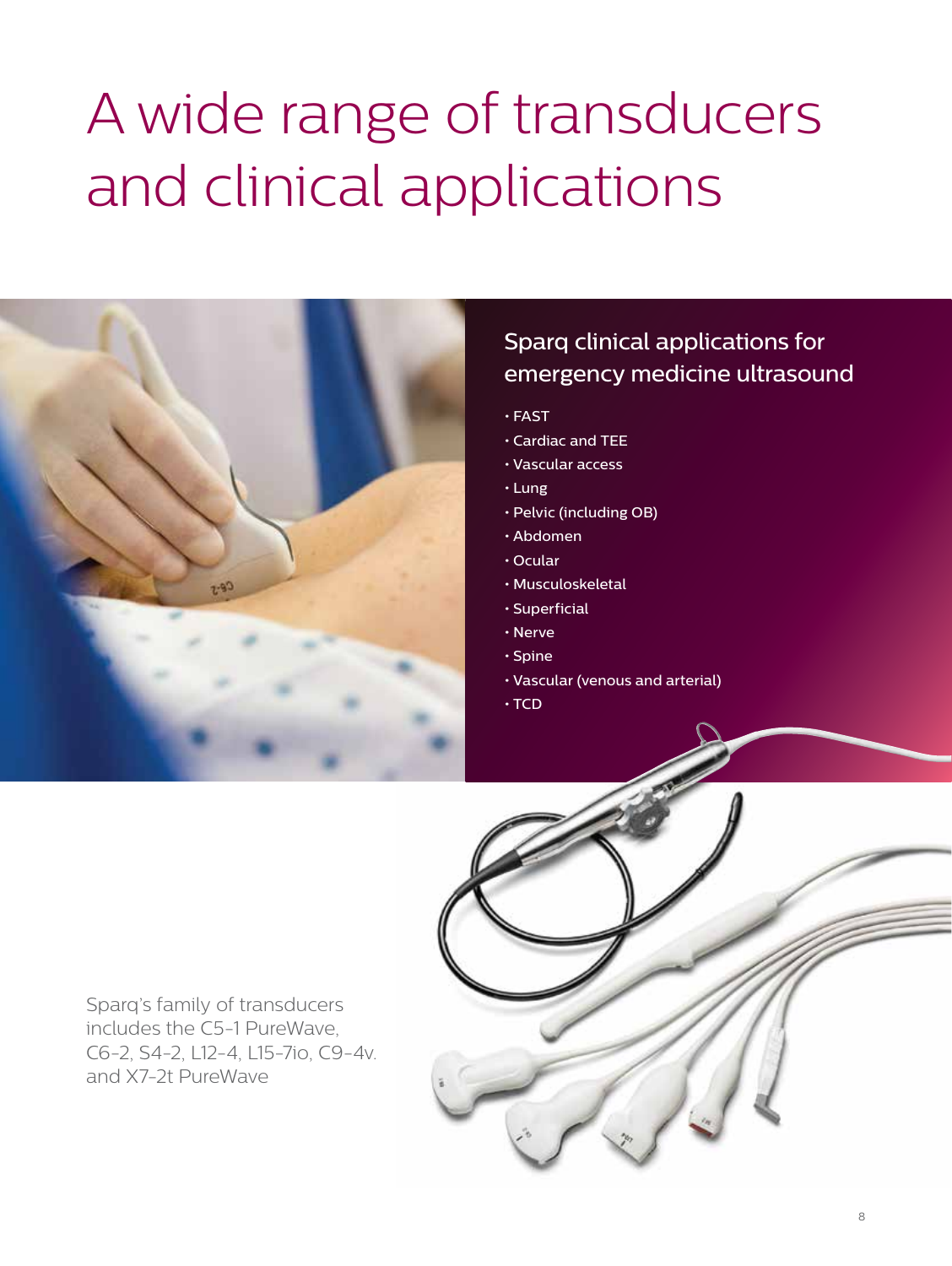# **Count on us** as your patients count on you

The value of a Philips ultrasound system extends far beyond technology. With every Sparq system, you get access to our award-winning service organization,\* competitive financing, and educational tools that help you get the most out of your system.\*\*

### Always there, **always on**

We work as one with your team to keep your Sparq system running smoothly.

## **On-cart transducer test provides confidence in your transducer quality**

On-cart transducer test provides a non-phantom method to test Sparq transducers at any time, giving you confidence in your diagnostic information.

### **Remote service capabilities maximize efficiency**

Easy, rapid technical and clinical support through remote desktop enables a virtual visit with a Philips expert.

### **Proactive monitoring solutions maximize uptime**

Philips proactive monitoring increases system availability by predicting potential system disruptions and proactively acting on them, letting you focus on what is most important – your patients.

### **Immediate support request at your fingertips**

The support request button allows you to enter a request directly from the control panel, for a fast and convenient communication mechanism with Philips experts without leaving your patient, minimizing workflow interruption.



### **Sharing risk, increasing the return on your investment**

Partner with us to maximize utilization and uptime of your Sparq system.

### **Utilization reports**

Data intelligence tools can help you make informed decisions to improve workflow, deliver quality patient care, and decrease the total cost of ownership. This ultrasound utilization tool provides individual transducer usage and the ability to sort by exam type.

### Understanding your needs, **designed for you**

Our flexible RightFit service agreements, education offerings, and innovative financing solutions can be adapted to meet your needs and strategic priorities.

<sup>\*</sup> Philips is rated number one in overall service performance for ultrasound for 23 consecutive years in the annual IMV ServiceTrak survey in the USA.

<sup>\*\*</sup> Optional. Not all services available in all geographies; contact your Philips representative for more information. May require service contract.